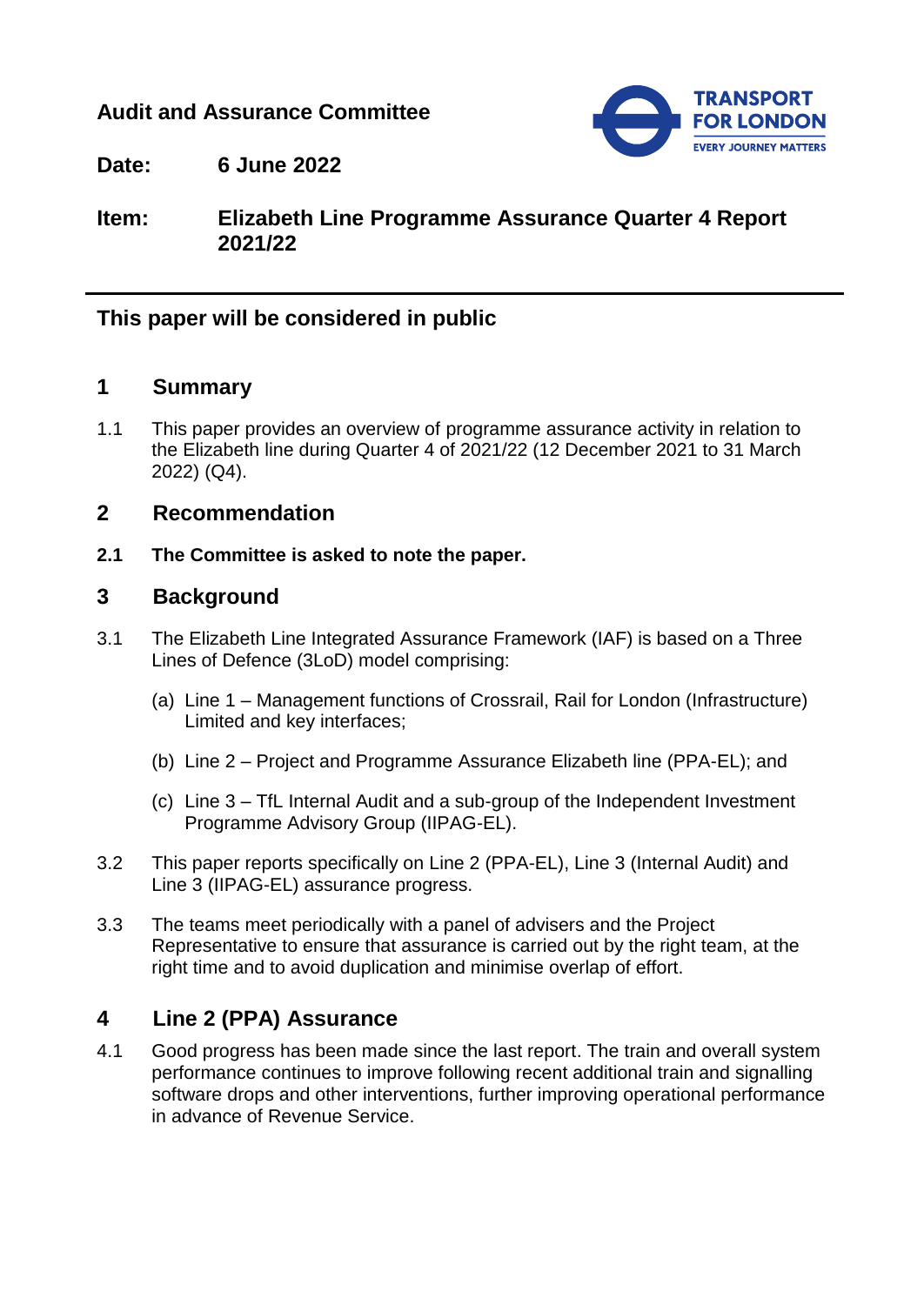- 4.2 Based upon the Line of Defence 2 (LoD2) Period 13 assessment, and with the positive reliability performance trajectory, LoD2 supported the decision for the Elizabeth line to enter into Revenue Service on 24 May 2022.
- 4.3 LoD2 Assurance has continued to provide assurance on an ongoing continuous basis as well as carrying out a series of Targeted Assurance Reviews on key areas where there are risks identified, which could have impacted Revenue Service. We have already identified areas of focus for next stages. Formal reporting will continues to be through the LoD2 Periodic Assurance Review (PAR) Reports.
- 4.4 Since the last meeting of the Committee, LoD2 has issued PAR Reports covering Periods 12 and 13 of 2021/22 (6 February to 31 March 2022), which have provided input to the periodic Integrated Assurance Report to the Elizabeth Line Delivery Group and the Elizabeth Line Committee.
- 4.5 Regarding cost to complete, although potential new cost pressures are being prudently recognised in the Anticipated Final Crossrail Direct Cost (AFCDC) as they arise, the Programme continues to maintain provision and contingency budgets. Actions are ongoing across all areas to identify opportunities to reduce the AFCDC and mitigate cost pressures.
- 4.6 The project has made significant progress since the last report, key progress highlights include:
	- (a) the introduction of a new release of signalling software ELR200 over Easter 2022, and new train software H5.6 continue to improve the overall system reliability performance;
	- (b) Trial Running in the Central Operating Section continued and increased the periods of 12 trains per hour running and the first 20 trains per hour trials were carried out successfully;
	- (c) station works continue at Bond Street working towards bringing into use later this year;
	- (d) maintenance productivity and access continued to improve and supported the Revenue Service requirements; and
	- (e) Trial Operations phase 2 exercises were completed, and lessons learned for the Operations teams have been embedded.
- 4.7 Key indicators of maintenance performance continue to be monitored to provide greater clarity around the average fault identification and diagnosis interval and the overall fault-to-fix cycle time, both of which are improving week on week.

# **5 Line 3 (TfL Internal Audit) Assurance**

- 5.1 This section covers the Internal Audit activities that were agreed in the Integrated Assurance schedule shared at the last meeting.
- 5.2 In Q4 we issued three reports, we have one in progress and there are four audits planned to commence in Quarter 1 of 2022/23 (1 April to 25 June 2022) (Q1).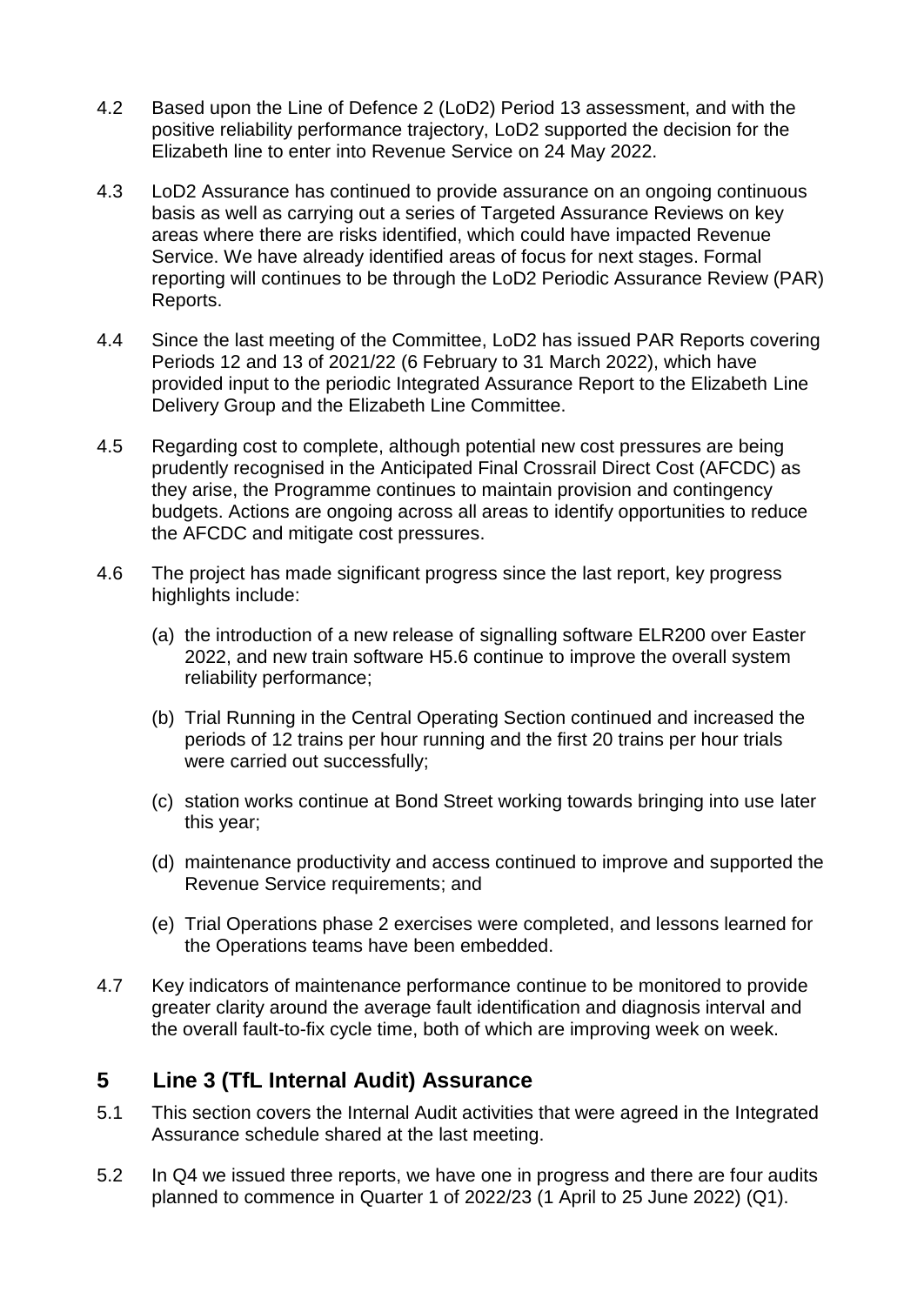#### **Audit Delivery**

- 5.3 Summary information of the three reports issued in Q4 are set out below.
- 5.4 The audit of the Accounts of the Crossrail Complaints Commissioner provided assurance that figures in the accounts are accurate. On the basis of the work carried out, it was confirmed that the accounts of the Crossrail Complaints Commissioner, in all material respects, accurately reflect the receipts and payments during the financial period ended 31 March 2021.
- 5.5 The Disposal of Temporary Assets audit was rated as 'Requires Improvement'. Three high priority issues and two medium priority issues were raised. The high priority issues relate to temporary asset guidance not having been routinely followed and clarification required on its application, temporary asset registers being out of date, and temporary asset disposal approval forms not being consistently completed.
- 5.6 The audit of Procurement and Supply Chain's (now Procurement and Commercial) capacity to take on the procurement of Elizabeth line's activities was rated as 'Adequately Controlled'. Two medium priority issues were raised that related to a lack of clarity amongst staff on how the new organisation will operate in practice, and job descriptions for Bands 1-3 not having been reviewed and updated to reflect Procurement and Supply Chain's reorganisation.
- 5.7 A full list of audit reports issued in Q4 is included as Appendix 1. Audits in progress at the end of Q4 are included as Appendix 2, work planned to start in Q1 is included as Appendix 3, and details of changes to the Audit Plan is included as Appendix 4.

#### **Management Actions**

5.8 The team monitors the implementation of all Internal Audit management actions and confirms whether they have been adequately addressed. There are currently three overdue actions, but none of which are more than 60 days overdue. Progress towards closing out these actions has regularly been discussed with stakeholders, and there are valid reasons for those that are overdue.

#### **Changes to the Audit Plan**

5.9 TfL Internal Audit regularly review and update the Audit Plan throughout the year, in liaison with management, to reflect changing business priorities. Changes, which include one cancellation and one deferral, are included in Appendix 4.

# **6 Line 3 (IIPAG-EL) Assurance**

6.1 The terms of reference of the IIPAG-EL sub-group require the group to provide a 'look ahead' of its proposed areas of interest and work. The previous work plans have been completed and a new list of areas of interest has been proposed as part of the revised Integrated Audit and Assurance Schedule and supports the 'continuous assurance' process established by Line of Defence 3 (LoD3). This schedule is maintained by LoD2 and reviewed within the Elizabeth Line Programme Assurance Group which is co-ordinated by LoD2/PPA.